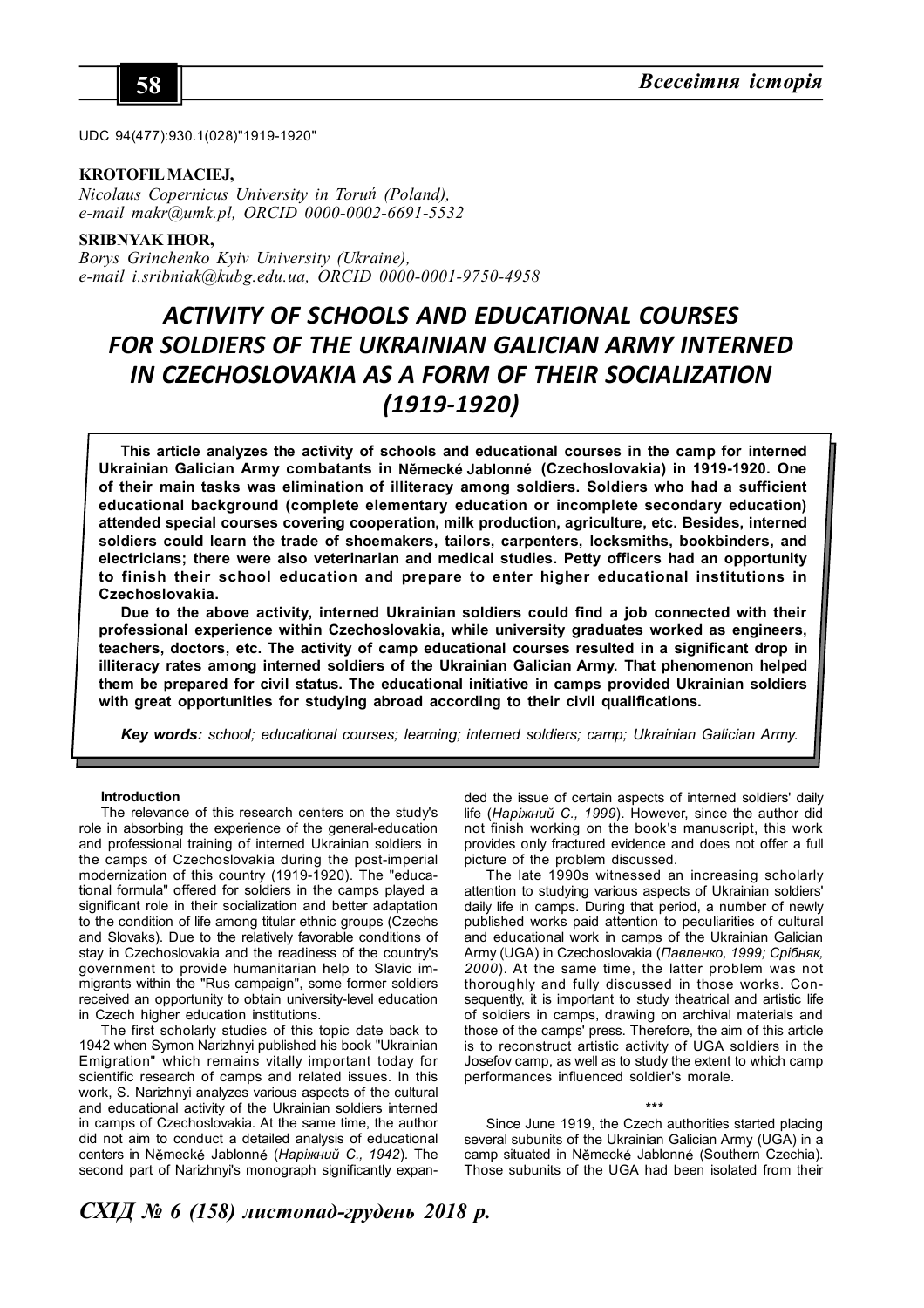## *Всесвітня історія* **59**

main forces a month before and, pushed by the Polish armed forces, stepped back to Carpathian Ruthenia. The government of Czechoslovakia maintained a tolerant attitude towards all migrants of Slavic origin, particularly towards the Ukrainians. It was caused by the government's obvious interest in the presence of radical anti-Polish forces of its territory in 1919 as it would be possible to use them in case of an armed conflict with Poland.

As of early August 1919, the total number of combatants interned in Německé Jablonné reached nearly 4700 individuals, including 700 sub-officers (*ЦДАВО України, ф. 3520, оп. 1, спр. 9, арк.161; спр. 1, арк.1; Терлецький, 1958*). The average age of interned soldiers ranged from 18 to 38. The vast majority of them originated from different regions of Galicia (as well as mountainous areas of Podilia, Beskids, and Hutsulshchyna) and were engaged in agricultural activities before the war. As a result, a large portion of interned combatants (1200-1800 privates and sergeants) were fully illiterate (*ЦДАВО України, ф. 3520, оп. 2, спр. 1, арк.3; спр. 468, арк.5; оп. 1, спр. 9, арк.161*).

The military defeat of the Ukrainian Galician Army from the Polish armed forces as well as the very fact of internment in Německé Jablonné had a negative impact on the morale of Ukrainian soldiers. That period saw a growing number of conflicts between interned combatants as well as internal differentiation and even some cases of desertion from the camp. Introduction of quarantine in the camp, which was caused by detection of epidemic typhus among several soldiers, further complicated the living conditions of interned combatants (*ЦДАВО України, ф. 3520, оп. 2, спр. 468, арк.20*).

Those negative trends were eliminated due to the arrival of Colonel A. Varyvoda and a group of sub-officers, who were commissioned by the government of the West Ukrainian People's Republic. They managed to restore military order in the camp, and the sub-units of the UGA were merged into the "Ukrainian brigade in Německé Jablonné". The command of the brigade aimed to prepare the soldiers to a continuing military fight for the sovereignty of Ukraine in the future. Further, another urgent problem at the time was the organization of cultural and education work among the interned soldiers. That task was successfully accomplished due to the activity of cultural and educational circles in the camp in Německé Jablonné, which founded a number of artistic and educational clubs (theaters, choruses, courses, schools etc.).

The main task of the "Educative Circle" was the destruction of illiteracy in the Deutsch Gabl camp. For that purpose, in July 1919 Colonel Varyvoda formed five "brigade's courses" for illiterate representatives (*ЦДАВО України, ф. 3520, оп. 1, спр. 9, арк. 161-162*). Riflemen from all divisions of the brigade could participate in those courses. The educational work in the camp got substantially more complicated due to the lack of suitable buildings and necessary textbooks and, moreover, because of riflemen's total nonchalance about learning. There was also a problem of first sergeants' reluctance to work with riflemen as teachers. Nevertheless, soon the work with the interned representatives became less difficult thanks to sending 500 primers by the Ukrainian Cultural Council, which were very quickly bought by the students (*ЦДАВО України, ф. 3520, оп. 2, спр. 468, арк.3-4; оп. 1, спр. 9, арк.162*).

Besides, barracks weren't suitable for conducting lessons for lack of benches and in-house educational supplies. The report of Lieutenant Duchyminskyi tells about the organization of cultural and educational work in the

camp when patient students sat on the grass and learnt how to write on their knees and lucky students leaned on windows and walls (*ЦДАВО України, ф. 3520, оп. 1, спр. 9, арк.162-163*). After a while students made chairs and tables of makeshift materials by themselves and, furthermore, they found chalks and produced copybooks. Classes of those courses were conducted even in winter, which complicated the organization of training. Barracks weren't properly heated so students had to study, wearing gloves and running in the premises from time to time.

On the 1st of August 1919, 278 representatives were entered in a list of students of 5 first degree courses for illiterate people. The lessons lasted six days per week except Sundays from 8 till 12 a.m. and there was a variety of different disciplines, for example Reading, Arithmetic, Ukrainian language, Geography and History of Ukraine (*ЦДАВО України, ф. 3520, оп. 1, спр. 9, арк.170-171;* оп. 2, спр. 468, арк.5). On the 30<sup>th</sup> October 1919, 178 pupils successfully completed the courses. Almost all postgraduates (172) entered the second degree courses. What is more, there functioned a charter school which was founded thanks to the Ukrainian Military and Sanitary Mission. Illiterate UGA riflemen could study at that school and there were also given regular lessons of History of Ukraine, Sanitary, Medicine and different political events were discussed.

The second degree courses had 214 members and were set up for those who completed at least four classes of national school. The courses were delivered from the 1<sup>st</sup> January to 31<sup>st</sup> March 1920 and offered 13 disciplines such as World History, the Basics of Irrigation Farming, Religious, Social Sciences and some classes where they widely discussed writings by Taras Shevchenko. The courses were successfully completed by 108 members and all of them were counted in the third degree courses (*ЦДАВО України, ф. 3520, оп. 1, спр. 9, арк.169; оп. 2, спр. 1, арк.4*). During the period from the 23rd to the 27<sup>th</sup> July 1920, those courses were attended by 135 riflemen and only 91 representatives passed the exams.

On the 1<sup>st</sup> September 1919, Major Dyakov and members of the "Educational Circle" founded the Riflemen's University (another name is the "National Educational Courses") (*ЦДАВО України, ф. 3520, оп. 2, спр. 468, арк.6*). That foundation was connected with aspiration to confirm patriotic feelings in students. The course was conducted by teachers for all riflemen and thanks to those studies they could broaden their minds, especially in respect of political problems, and inform about the military situation of the Ukrainian army (*ЦДАВО України, ф. 3520, оп. 1, спр. 9, арк. 171; оп. 2, спр. 1, арк.4*). Mental education was considered important for forming a new army and therefore on the 31<sup>st</sup> August 1919 a special order of the Ukrainian Brigade confirmed the mandatory attendance of the course by riflemen as part of military occupation. The studies at the University lasted till the 1st Mav 1920, which helped to unite riflemen and first sergeants who taught them. It is mentioned in the camp's magazine that the classes were delivered until the autumn of 1920 three times a week from 4 till 5 p.m. in the theatre and were attended by 250 riflemen.

At the same time commanders of Capitan Voytechko's separate subdivision of the brigade organized "hundreds" of courses for illiterate representatives. The most active educational work was delivered in the  $2<sup>nd</sup>$  infantry regiment of the brigade: 585 lectures were given to 43 first sergeants (*ЦДАВО України, ф. 3520, оп. 2, спр. 468, арк.9*). from the 9<sup>th</sup> November 1919 to the 14<sup>th</sup> May 1920. Unfortunately,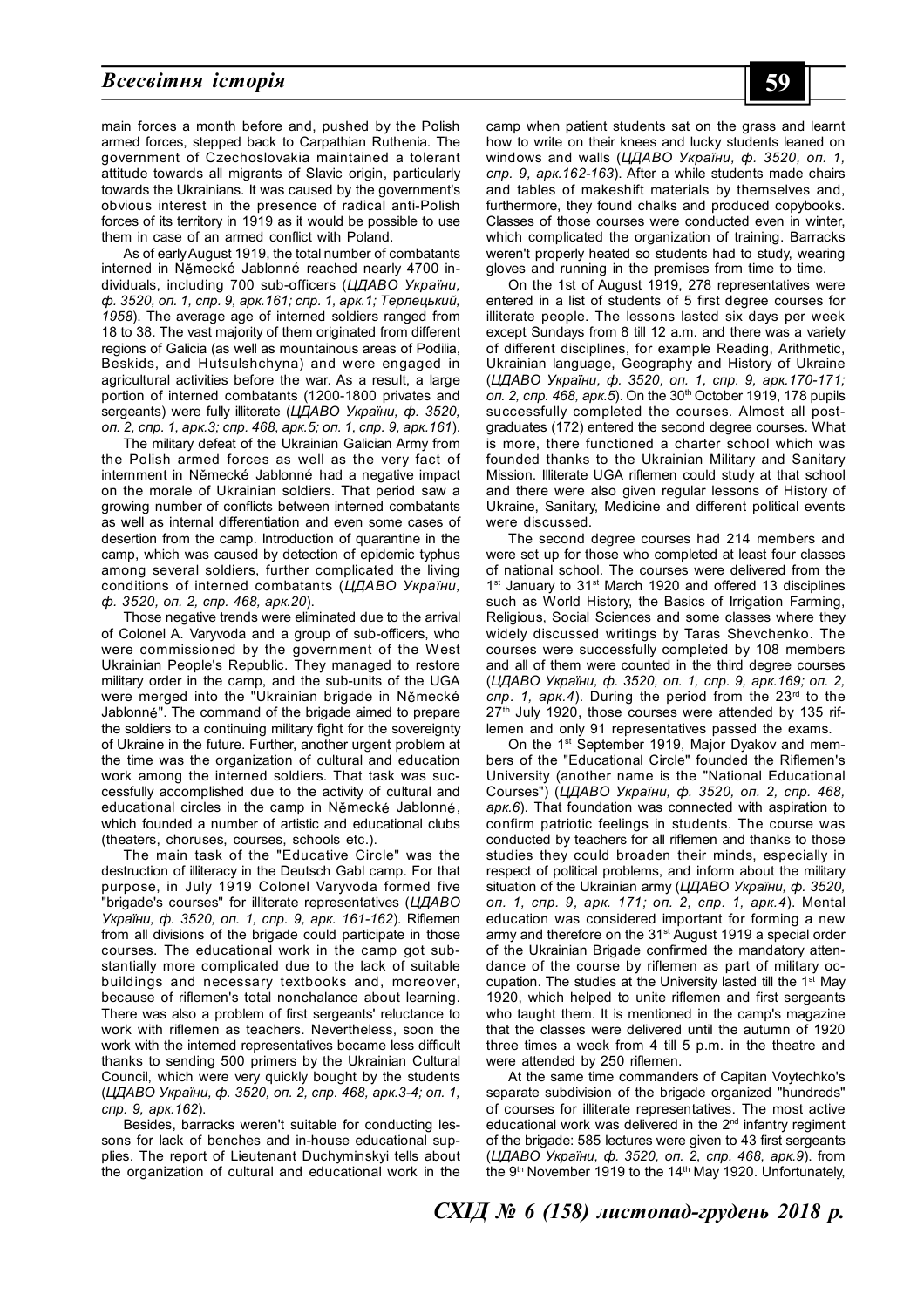there were not many lectures delivered in the 41<sup>st</sup> infantry regiment, furthermore, the activity of Voytechko wasn't supported by barrack commandants who didn't help in the educational work and, what is more, deported some riflemen with work groups all over Czechoslovakia (*ЦДАВО України, ф. 3520, оп. 1, спр. 9, арк.161-162*).

The soldiers' studies were supplemented with the "highest educational course" that consisted of two sections (A and B) for riflemen and first sergeants, which was delivered from the 27<sup>th</sup> December 1919 to April 1920 by Capitan Yarema. The main requisition for those who wanted to join that course was completion of at least four classes of national school. 133 students (aged 18-35) attended 435 lectures of the course. The average outlay for its organization such as central heating, illumination of barracks and books' purchase reached 22,884 Czechoslovak crowns. The lessons took place in a local school every day for 5-6 hours and the support of Director Ruzhichko enabled the teachers to use all necessary equipment. The course program was written similarly to that of national universities where such subjects as Ukrainian language and literature, Arithmetic, Geometry, Physics, Chemistry, Biology, History, Geography, Hygiene, Basics of Household Economy and Politics were studied. Much attention was also devoted to discipline (*ЦДАВО України, ф. 3520, оп. 2, спр. 468, арк.10*).

Nevertheless, Capitan Yarema considered that course as the first successful attempt to combine the educational work with patriotic upbringing of the interned riflemen. The review of the cultural and educational work "Ukraine in Camp" tells about a 4-month hard work that brought good results. On the 21<sup>st</sup>-24<sup>th</sup> April 1920 there were exams held, 86 students achieving different results, for example 9 got an "excellent" mark, 19 - "very good", 35 - "good" and 23 - "satisfactorily". The majority of students didn't miss lectures and, furthermore, the interest to disciplines and studies was constant (*ЦДАВО України, ф. 3520, оп. 2, спр. 468, арк.10*). On the 30th April 1920 there was a ceremony of awarding certificates to the students. Since the 14<sup>th</sup> January 1920 the activity of Lieutenant Teslyuk resulted in 27 lectures for riflemen mostly about local history, attended by 6960 participants. Implementation of the above became possible only due to the support of a state industrial school in Reichenberg which administration lent their slides (*ЦДАВО України, ф. 3520, оп. 2, спр. 468, арк.9*).

On the  $3<sup>rd</sup>$  of March 1920 the brigade first degree courses for illiterate people were introduced. That year 60 riflemen joined the courses and there were 160 students who studied at the second degree courses, each of the courses lasting 6 months. The third degree courses were delivered to the riflemen and first sergeants who attendee four classes of national schools (*ЦДАВО України, ф. 3520, оп. 1, спр. 9, арк.162-163*). The total number of the students who successfully passed exams reached 1147 riflemen and first sergeants, for instance 860 people at the first degree courses, 287 representatives at the second degree courses and 240 students at the third degree courses. 200 people learned how to read, write and count at the charter courses. Furthermore, post-graduates of the third degree courses were awarded special certificates (*ЦДАВО України, ф. 3520, оп. 2, спр. 468, арк.6*).

Consequently, from August 1919 till April 1920 there were 31 courses held for illiterate representatives of all degrees, which yielded a lot of successful results. Nevertheless, it was impossible to eliminate illiteracy because many riflemen were sent to compulsory works. Capitan Yarema mentioned that in June 1920 there had remained

340 illiterate people (*ЦДАВО України, ф. 3520, оп. 2, спр. 468, арк.5*). Moreover, there were such courses as high education, stenography, real-gymnastic, economic, commercial, medical and other organized in the camp. In the Yablonne camp the courses of French, English, Italian and Czech languages were set up, but, unfortunately, for lack of students most of them were closed. The French course was the most popular, attended by 38 representatives led by Lieutenant Knirsh (*ЦДАВО України, ф. 3520, оп. 2, спр. 468, арк.12*). Besides, a Ukrainian language course was organized for those who didn't know it quite well. Moreover, special military first sergeant training was widespread in the camp (*ЦДАВО України, ф. 3520, оп. 1, спр. 9, арк.164*).

Among the interned soldiers there were many gymnasium students who had not finished their studies. With that in view, Major Matseyovych organized four graduate courses (*Наріжний, 1942: 56-57*). The first course was delivered from the 13th of September to the 15<sup>th</sup> of October 1919 by Major Matseyovych, Capitans Petrykevych and Wan, Lieutenant Novoselsky, Cornet Yatsyshyn and officer-cadet Terletsky. 42 students passed their final exams, headed by a representative of the UNR Secretariat of Education Professor Demchuk. The second course started on the 15<sup>th</sup> March 1920 and was delivered by Capitans Malecki and Jarema, Lieutenant-Engineer Chybatyi and others. From May 25 to 29 there were final exams held with a spokesman of the Ministry of Education of Czechoslovakia Mr. Folpreht. 33 people were granted their certificates (*ЦДАВО України, ф. 3520, оп. 2, спр. 468, арк.11-12*).

On the whole, 128 students successfully passed the exams and all of them had a possibility to continue studying at Czechoslovakian higher educational institutions. Even in 1920 at least 80 people, especially first sergeants, lived in Prague while on constant study leave, where they spent the time on "professional studies at a university, polytechnic institute or academy" (*Залеський, 1976: 49*). A seminary course for 43 students lasted from the 15<sup>th</sup> August to the 12<sup>th</sup> December 1920 and was delivered by the "Vzaemna Pomich" organization of national school teachers (*ЦДА-ВО України, ф. 3520, оп. 2, спр. 468, арк.12*). The subjects taught were the basics of botany, pedagogy, mathematics, physics, geometry, chemistry, German and Czech languages, painting and singing. 25 students attended that course, 15 out of the number having passed the exam and got their certificates (*ЦДАВО України, ф. 3520, оп. 1, спр. 9, арк.170*).

Furthermore, it is necessary to emphasize the importance of ab agricultural course which was delivered from the 2nd to 3rd April 1920, headed by the military officer Banach. 90 students attended 160 lectures covering such subjects as gardening, floriculture, agriculture, cooperation, a practical household method, economical geography and other. A written exam was conducted by Officer Banach, Lieutenant Prohurskyy and Senior Foreman Kyshakevych. On the 20<sup>th</sup> April 1920, 90 attendees got special attestations. Banach invoked the alumni of the course to spread their knowledge and experience among farmers and peasants (*ЦДАВО України, ф. 3520, оп. 2, спр. 468, арк.11*).

12 post-graduate students were sent for traineeship to a milk production cooperative and a school in Frilyand in Czechoslovakia. The second course started on the 8 th May 1920, with 119 students attending, and finished on the 15<sup>th</sup> August (*Терлецький, 1958*). Lieutenant Duchyminskyy organized a department of vegetable garden workers who farmed unoccupied lands, transferring the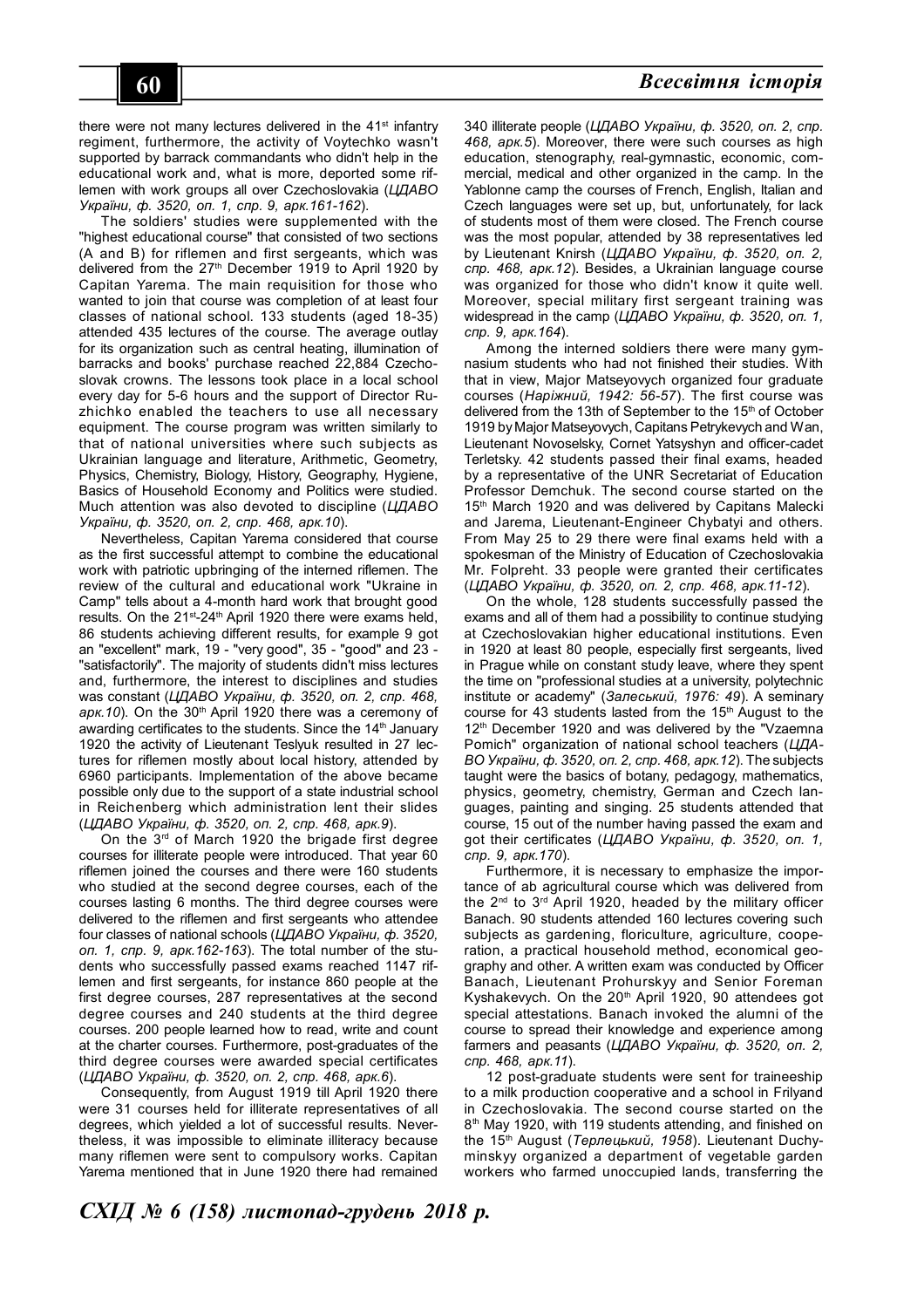## $B$ *сесвітня історія*

The organization of commercial and cooperative courses played a very important role in the activity of the "Educational Circle". For instance, from the 2nd November 1920 to the 30<sup>th</sup> June 1921 an academic and mercantile course was delivered for 82 students and 39 of the latter successfully completed it. During the first semester of 1921 riflemen attended a course of mercantile cooperation. The accounting courses in Deutsch Gabl were organized by Lieutenant Barysh and delivered every day for 2 hours, except of Sundays and holidays (*ЦДАВО України, ф. 3520, оп. 2, спр. 468, арк.11*). Different technical courses were introduced primarily for first sergeants and riflemen, for example, shoemaking, sartorial, joinery, electrical engineering and cover-making training. Furthermore, Capitans Kmet and Chabak headed a locksmith school, veterinary and medical courses. They were focused on the basics of hygiene and remedies for treatment (*Наріжний, 1942: 57*). In 1920 a postal and telegraph course was set up by Lieutenant Madlyak and Cornet Lys.

Finally, in January 1920 "Dragomanov's Circle" was founded for uniting gymnasium's youth for joint selfeducation work. Its members prepared summaries which were later read and discussed during meetings. A "Lawyer's Circle" was set up in April 1920, which was joined by 25 first sergeants. The main aim of the circle was represented in 11 subsections of a manual which was approved by the brigade headquarters on the  $29<sup>th</sup>$  April 1920. The second paragraph set forth its purpose as consolidation of camp lawyers and encouragement to spend their spare time for completing their studies. The circle was divided into three sections such as Roman (law and historical), judicial (civil) and administrative (political). The effective and regular activity of the circle led to an increase in the number of the members to 77 participants and most of them got the opportunity to enter universities for studying at Faculties of Law (*ЦДАВО України, ф. 3520, оп. 2, спр. 468, арк.12*).

#### **Conclusion**

The camp of interned Ukrainian Galician Army soldiers in Německé Jablonné became an important center for unification of Galician people as well as intensive cultural and educational activities in Czechoslovakia. To fully counter illiteracy among soldiers, the camp witnessed the establishment of various primary education courses. Moreover, Německé Jablonné was home to a great number of general education courses as well as cooperative, economic and trade courses. There was also a school which provided several stages of education and offered training in various scientific fields.

Within the cultural and educational activities among the interned soldiers, a considerable attention was paid to the spread of historical knowledge, both in universities and in primary and secondary schools. Simultaneously, those activities encompassed gathering materials, documents, recollections, and memoirs, which was highly significant for next generations of history scholars.

The activities of the camp educational courses allowed to almost fully eliminate illiteracy among the interned UGA soldiers. It helped the soldiers in their transition to civil life. The educational activity which was introduced in camps laid a foundation for further studies of civil professions, which Ukrainian soldiers continued abroad.

#### **REFERENCES**

Narizhnyi, Simon. 1942. Ukrayinska emigratsiya. Kulturna pratsya ukrayinskoyi emigratsiyi mizh dvoma Svitovymy viynamy [Ukrainian emigration. Cultural work of Ukrainian emigration between the two World Wars]. Praha: Muzey Vyzvolnoyi Borotby Ukrayiny v Prazi (ukr).

Narizhnyi, Simon. 1999. *Ukrayinska emigratsiya. Kulturna pratsya ukrayinskoyi emigratsiyi 1919-1939 (Materialy, zibrani S.Narizhnym do chastyny druhoyi) [Ukrainian emigration. Cultural Work of Ukrainian Emigration in 1919-1939 (Materials collected by S. Narizhnyj to Part Two)]*. Kyiv: Vydavnytstvo imeni Oleny Telihy (ukr).

Pavlenko, Mykola. 1999. Ukrayinski viyskovopoloneni y internovani u taborakh Polshchi, Chekhoslovachchyny ta Rumuniyi: stavlennya vlady i umovy perebuvannya (1919-1924 rr.) [Ukrainian prisoners of war and the interned in camps of Poland, Czechoslovakia and Romania: the attitude of power and conditions of stay (1919-1924)]. Kyiv: Instytut istorii Ukrayiny. (ukr)

Sribnyak, Ihor. 2000. Ukrayintsi na chuzhyni. Poloneni ta internovani voyaky-ukrayintsiv u krayinakh Tsentralnoyi ta Pivdenno-Skhidnoyi Evropy: stanovyshche, orhanizatsiya, kulturno-prosvitnytska diyalnist (1919-1924 rr.) [The Ukrainians in a foreign country. Prisoner and interned Ukrainian soldiers in the countries of Central and Southeast Europe: situation, organization, cultural and educational activities (1919-1924)]. Kyiv: Kyivskyi derzhavnyi linhvistychnyi universytet. (ukr)

Terletskyi, M. 1058. Tabor internovanykh v Nimetskim Yablonnim [Camp of the interned in Německé Jablonné] in *Ukrayinska Halytska Armiya: materiyaly do istoriyi*. Winnipeg, 1958.

Zaleskyi O. 1976. Ukrayinska Brygada v Nimetskim Yablinnim u CHSR [Ukrainian Brigade in the Německé Jablonné in the Czech Republic] in *Visti kombatanta*, Toronto-New-York, 1976, CH.1.

Centralnyy derzhavnyy arkhiv vyshchykh orhaniv vlady ta upravlinnya Ukrainy (CDAVO Ukrainy) [Central State Archive of the Supreme Governance and Management of Ukraine], f.3520, op.1, spr.9, 183 arkushy.

CDAVO Ukrainy, f.3520, op.1, spr.1, 72 arkushy. CDAVO Ukrainy, f.3520, op.2, spr.468, 56 arkushy.

#### **LIST OF REFERENCE LINKS**

Наріжний С. Українська еміграція: Культурна праця української еміграції між двома світовими війнами. Прага, 1942. Част.1. 372 с.

Наріжний С. Українська еміграція: Культурна праця української еміграції 1919-1939 (Матеріали, зібрані С. Наріжним до частини другої). Київ: Вжавництво Олен Теліги, 1999.

Павленко М. Українські військовополонені й інтерновані у таборах Польщі, Чехословаччини та Румунії: ставлення влади і умови перебування (1919-1924 рр.). Київ: Інститут історії України, 1999.

Срібняк І.В. Українці на чужині. Полонені та інтерновані вояки-українці в країнах Центральної та Південно-Східної Європи: становище, ораганізація, культурно-просвітницька діяльність (1919-1924рр.) Київ: Київ. держ. лінгвістич. ун-т, 2000. 280 с.

Терлецький М. Табор інтернованих в Німецькім Яблоннім в Чехо-Словаччині. *У: Українська Галицька Армія, У 40-річчя її участі у визвольних змаганнях (Матеріали до історії).* Вінніпег, 1958.

Залеський О. Українська бригада в Німецькім Яблоннім в Чехо-Словаччині. *Вісті комбатанта.* Торонто-Нью-Йорк, 1976, Ч.1.

Центральний державний архів вищих органів влади та управління (ЦДАВО) України, ф. 3520, оп. 1, спр. 9, 183 арк.

ЦДАВО України, ф. 3520, оп. 1, спр. 1, 72 арк. ЦДАВО України, ф. 3520, оп. 2, спр. 468, 56 арк.

*СХІД № 6 (158) листопад-грудень 2018 р.*